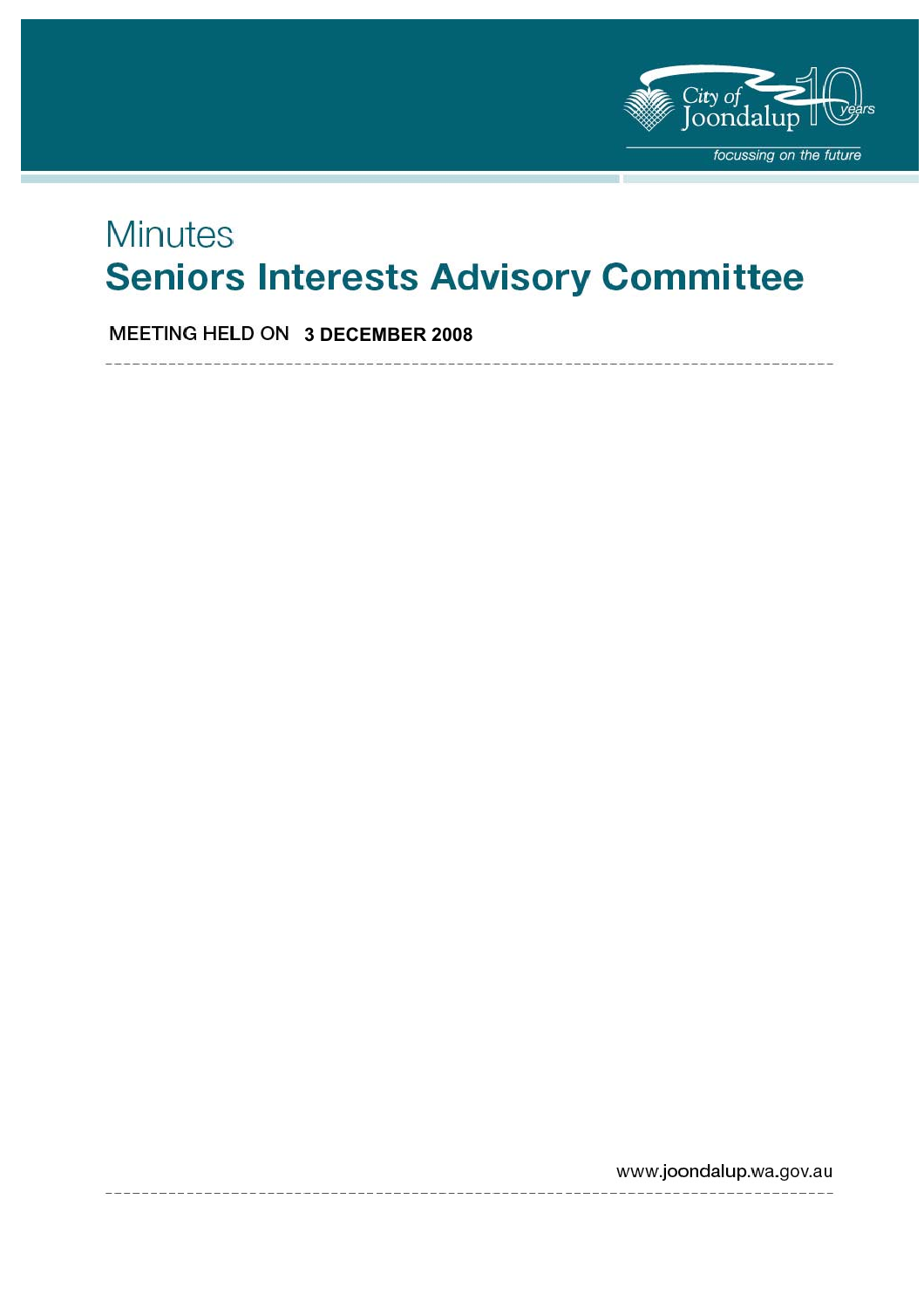## **CITY OF JOONDALUP**

### **MINUTES OF THE SENIORS INTERESTS ADVISORY COMMITTEE MEETING HELD IN CONFERENCE ROOM 3, JOONDALUP CIVIC CENTRE, BOAS AVENUE, JOONDALUP ON WEDNESDAY, 3 DECEMBER 2008.**

### **ATTENDANCE**

### **Committee Members:**

| Cr Brian Corr            | <b>Presiding Person</b> | South Ward                                        |
|--------------------------|-------------------------|---------------------------------------------------|
| <b>Ms Margaret March</b> |                         | <b>Community Member</b>                           |
| Ms Joy Coleman           |                         | <b>Community Member</b>                           |
| Ms Valerie Corey         |                         | <b>Community Member</b>                           |
| <b>Ms Patricia Geary</b> |                         | <b>Community Member</b>                           |
| Mr Allyn Bryant          |                         | <b>Association of Independent Retirees</b>        |
| Ms Maria Bunn            |                         | Multicultural Aged Care Services WA from 0938 hrs |
| Mr Alex Cilia La Corte   |                         | <b>National Seniors</b>                           |
| Mr Patrick Wyburn        |                         | <b>WA Retirement Complexes Association</b>        |
| <b>Ms Anne Pike</b>      |                         | Advocare Inc                                      |
|                          |                         |                                                   |

### **Officers:**

Ms Debbie Terelinck

Ms Pauline Sookloll **Community Development Officer** Mrs Jill Hewison **Administrative Secretary** 

### **In Attendance:**

Ms Jean Garret-Reid

### **DECLARATION OF OPENING**

The Presiding Person declared the meeting open at 0931 hrs.

### **APOLOGIES/LEAVE OF ABSENCE**

### **Apologies:**

Cr Fiona Diaz Ms Lynda Waterman

### **CONFIRMATION OF MINUTES**

### MINUTES OF THE SENIORS INTERESTS ADVISORY COMMITTEE MEETING HELD ON 1 OCTOBER 2008

**MOVED Mr Alex Cilia La Corte SECONDED Ms Margaret March that the minutes of the meeting of the Seniors Interests Advisory Committee held on 1 October 2008 be confirmed as a true and correct record.** 

### **The Motion was Put and CARRIED (9/0) CARRIED (9/0)**

**In favour of the motion:** Cr Corr, Ms J Coleman, Mr A Bryant, Ms M March, Ms A Pike, Ms P Geary, Ms V Corey, Mr A Cilia La Corte & Mr P Wyburn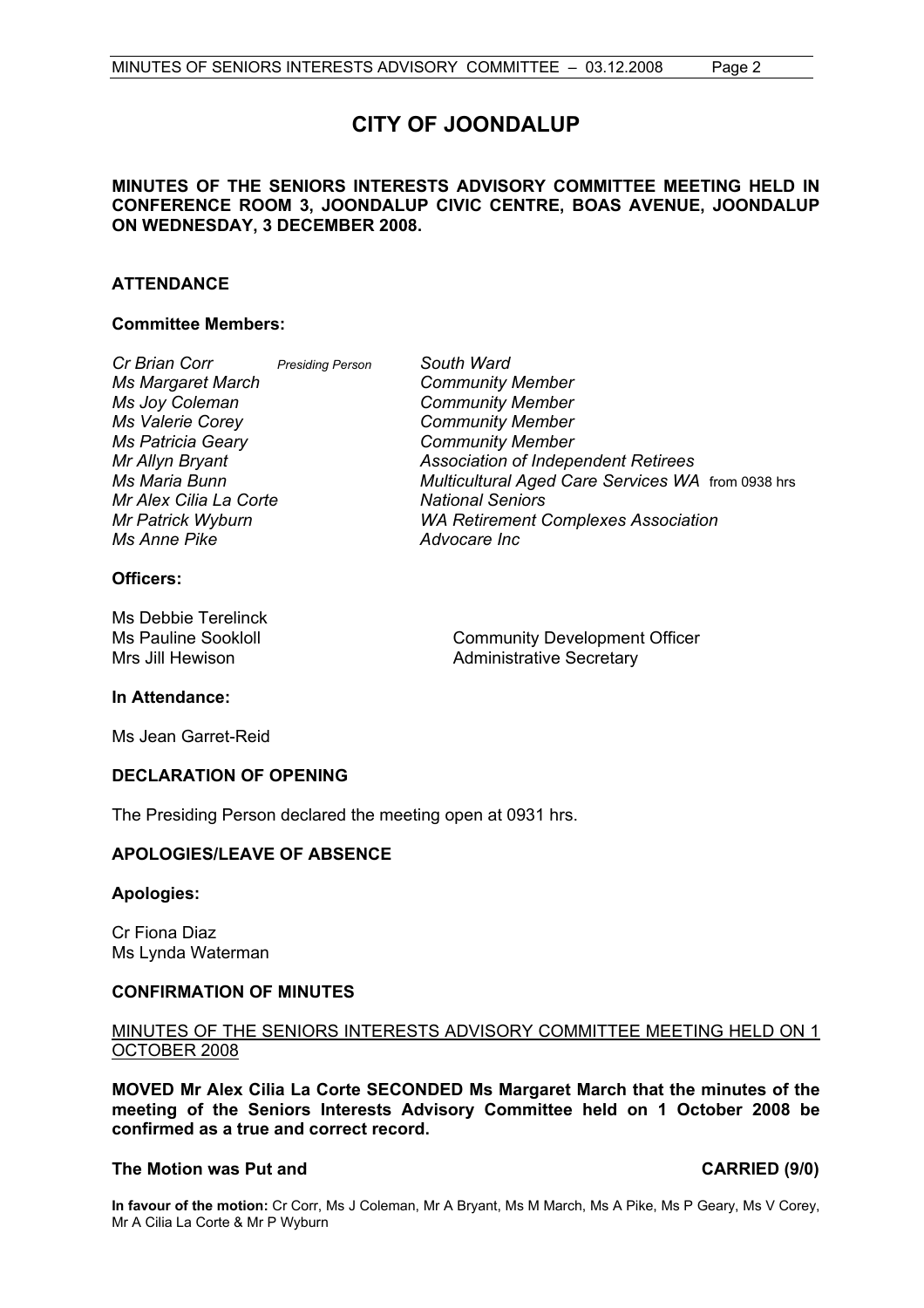### **ANNOUNCEMENTS BY THE PRESIDING PERSON WITHOUT DISCUSSION**

Nil.

### **DECLARATIONS OF INTEREST**

Nil.

### **IDENTIFICATION OF MATTERS FOR WHICH THE MEETING MAY SIT BEHIND CLOSED DOORS**

Nil.

### **PETITIONS AND DEPUTATIONS**

Nil.

### **REPORTS**

## **ITEM 1 SENIORS INTERESTS ADVISORY COMMITTEE - MEETING DATES 2009 – [55511]**

**WARD:** All

## **RESPONSIBLE DIRECTOR:** Mr Ian Cowie Acting Director, Planning and Community Development

### **PURPOSE**

To propose meeting dates for the Seniors Interests Advisory Committee (SIAC) for 2009.

### **EXECUTIVE SUMMARY**

The terms of reference of the committee state "that the committee must meet bi-monthly." The dates for 2009 have been set to ensure that the terms of reference are adhered to.

### **BACKGROUND**

During 2008 the committee met every two months on the first Wednesday of the month in which it fell. A majority of the 2008 members are continuing from last year, so the meeting dates have been set taking their past availability into consideration.

### **DETAILS**

The proposed meeting schedule is until the 2009 Election. The Local Government Act specifies that all Committees of the Council are disbanded on the Ordinary Election Date.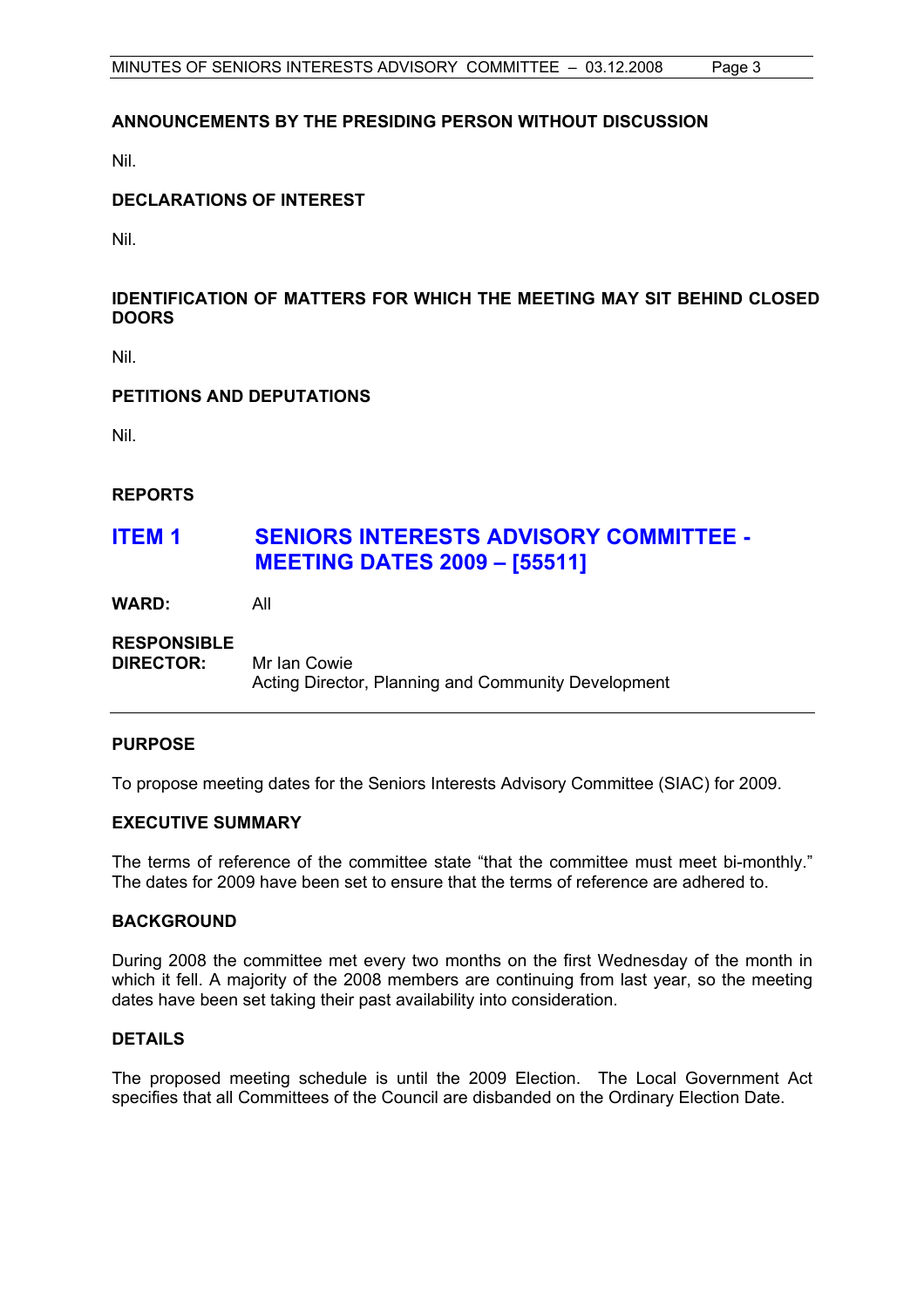The proposed meeting dates for 2009 are:

- 4 February 2009
- 1 April 2009
- 3 June 2009
- 5 August 2009
- 7 October 2009

### **COMMENT**

It is important that the dates are set ahead of time to allow for the preparation of agenda items and information provided to the committee.

A meeting for December 2009 has not been listed. This is because, according to procedure, all committees will be disbanded following the Council elections scheduled in October 2009. The Seniors Interests Advisory Committee will be listed for re-instatement once the Council election process is complete.

### **ATTACHMENTS**

Nil.

### **VOTING REQUIREMENTS**

Simple Majority.

### **MOVED Mr Allyn Bryant SECONDED Ms Anne Pike that the Seniors Interests Advisory Committee RECOMMENDS that Council adopts the following dates for its meetings:**

- **4 February 2009**
- **1 April 2009**
- **3 June 2009**
- **5 August 2009**
- **7 October 2009**

### The Motion was Put and **CARRIED** (9/0)

**In favour of the motion:** Cr Corr, Ms J Coleman, Mr A Bryant, Ms M March, Ms A Pike, Ms P Geary, Ms V Corey, Mr A Cilia La Corte & Mr P Wyburn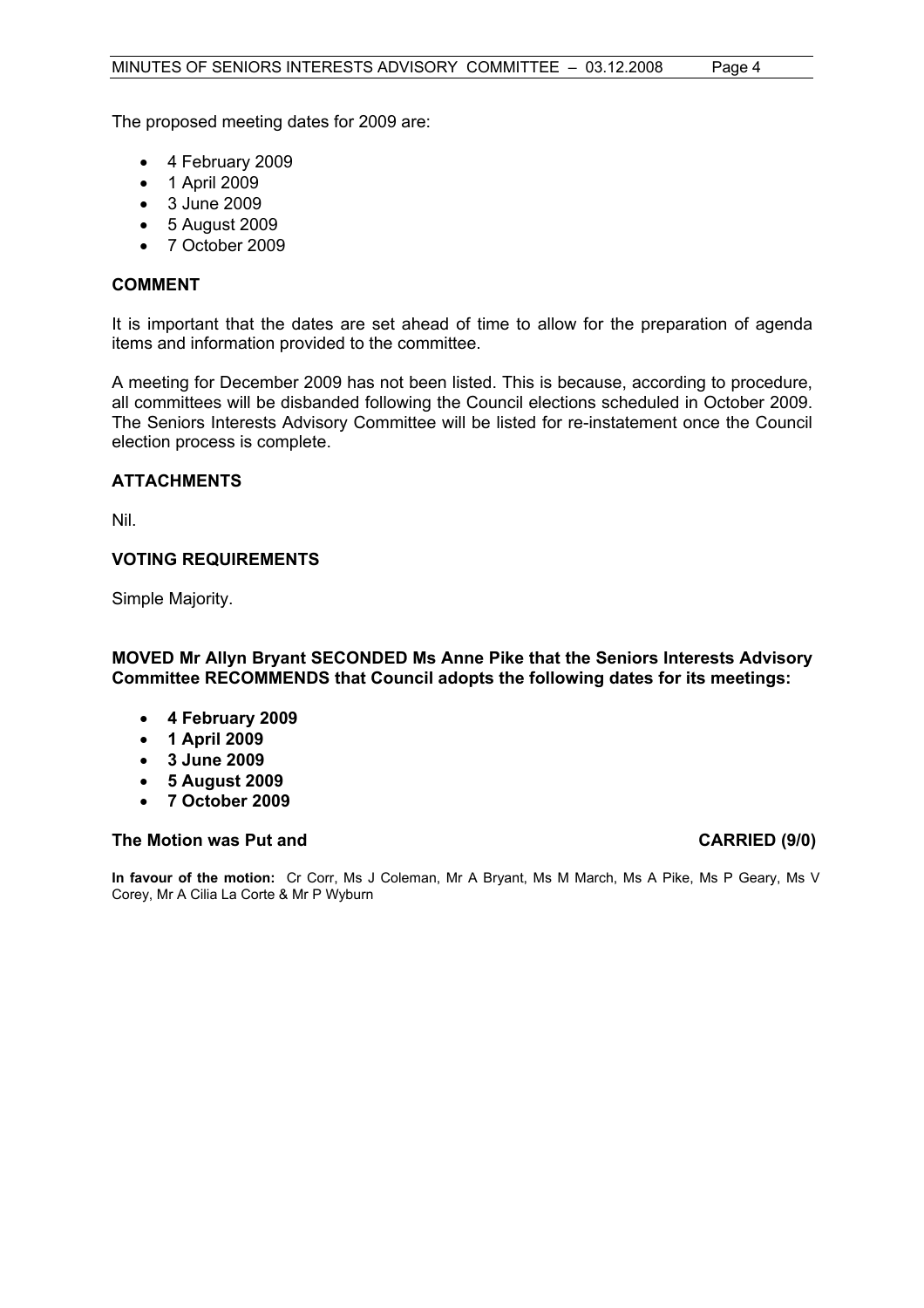## **ITEM 2 AGED ACCOMMODATION IN THE CITY OF JOONDALUP – [55511]**

**WARD:** All

**RESPONSIBLE** Mr Ian Cowie **DIRECTOR:** Acting Director, Planning and Community Development

### **PURPOSE**

To provide the Seniors Interests Advisory Committee (SIAC) with information about accommodation for seniors in the City of Joondalup.

### **EXECUTIVE SUMMARY**

At its meeting in August 2008, the SIAC requested a report about Retirement Villages in the City of Joondalup. This report is about Retirement Villages and also includes information about Hostel and Nursing Home accommodation in the City. It was considered to be useful to provide a comprehensive report that included all aspects of aged accommodation.

*It is recommended that the Seniors Interests Advisory Committee NOTES the information provided in this report on the availability of Aged Accommodation within the City of Joondalup.* 

### **BACKGROUND**

Definitions of the different types of aged accommodation generally fit into the following categories:

### **Retirement Village**

A group of units built specifically for people aged 60 years and over who are able to live independently. The provider of the Retirement Village may offer a program of activities or amenities such as a community hall, bowling green, swimming pool, barbecue or recreation area. Residents choose to live in a Retirement Village and government eligibility requirements do not apply.

### **Hostel (Low Care Facility)**

A facility provided for people who require accommodation, meals, laundry and room cleaning as well as help with personal care and some nursing care. Eligibility of residents is assessed under government guidelines.

### **Nursing Home (High Care Facility)**

Facility provided for residents who require almost complete assistance with most daily living activities. This includes accommodation, meals, laundry, room cleaning and personal care. Nursing staff at a high care facility manage all medical needs. Eligibility of residents is assessed under government guidelines.

Information about Retirement Villages, Hostel and Nursing Home Accommodation is provided in the attached table. Locations of retirement villages, hostels and nursing homes are depicted in the attached map.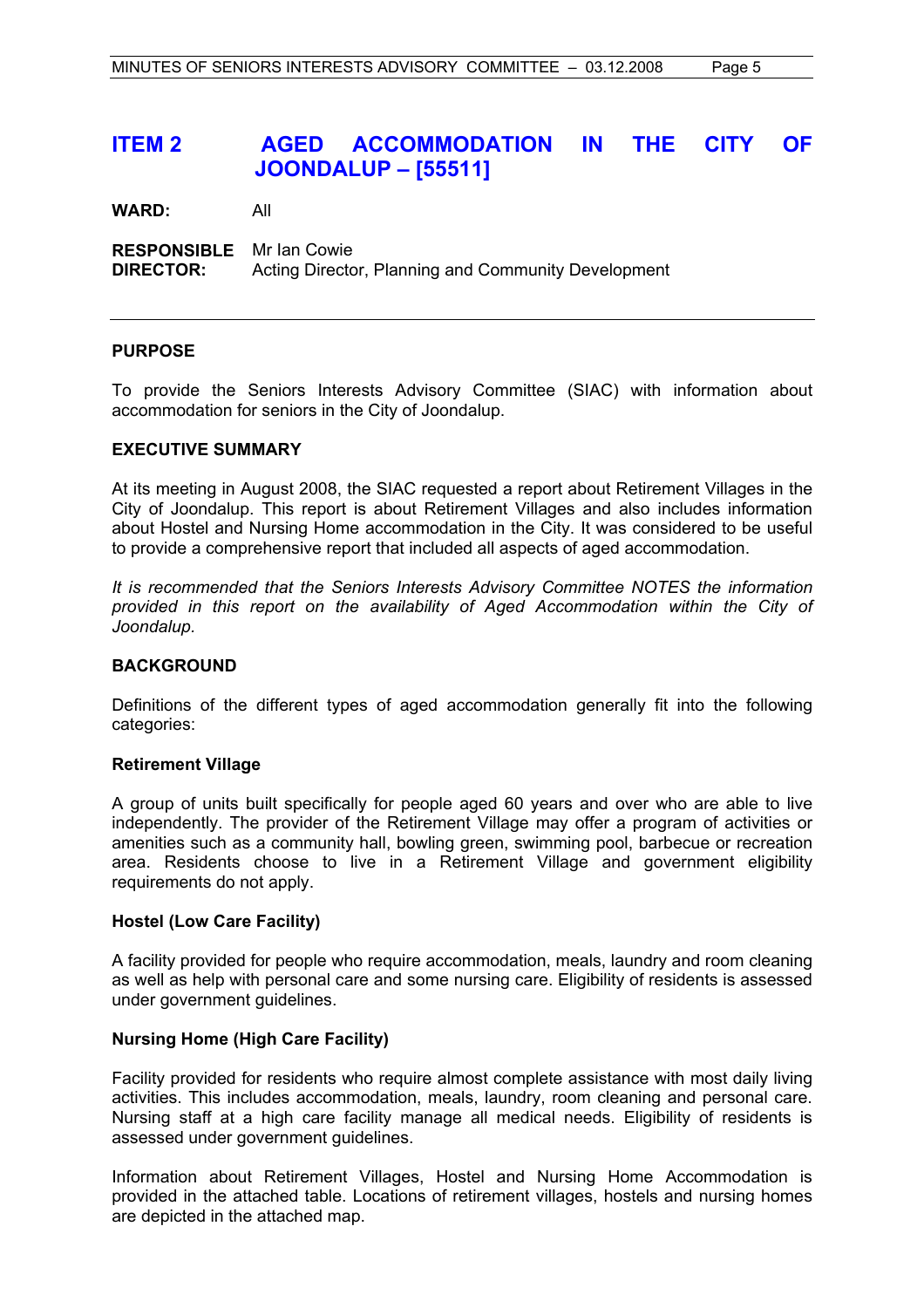Analysis of the information indicates that of the 22 suburbs within the City, at least one type of aged accommodation is provided in 15 suburbs.

### **DETAILS**

According to the Council on the Ageing (COTA) WA, 6.4% of seniors aged 65 years or older currently need or will need residential care, i.e. either Hostel or Nursing Home accommodation in the future. The provision of residential care in the City is 5.25% of the demographic at present. If the City increases the rate of development approvals by 1.15% or more in the future, the care needs of seniors will be taken into consideration. This however will only cater for the existing seniors population – as the population of the City ages, the amount of residential care required will increase.

### **Issues and options considered:**

Not Applicable

### **Link to Strategic Plan:**

The provision of services, events and activities for seniors by the City is linked to the Strategic Plan through the outcomes, objectives and strategies under the Strategic Plan Key Focus Area- Community Wellbeing; The City of Joondalup is committed to enhancing the wellbeing of all people in the community – socially, emotionally, culturally and physically.

### **Legislation – Statutory Provisions:**

Not Applicable

### **Risk Management considerations:**

Not Applicable

### **Financial/Budget Implications:**

Not Applicable

### **Policy implications:**

Not Applicable

### **Regional Significance:**

Not Applicable

### **Sustainability implications:**

Not Applicable

### **Consultation:**

Not Applicable

### **COMMENT**

It is important that the City continues to support development applications from providers of residential aged care in order to meet the needs of seniors in the future. Aged accommodation will need to be located in appropriate suburbs to ensure that provision is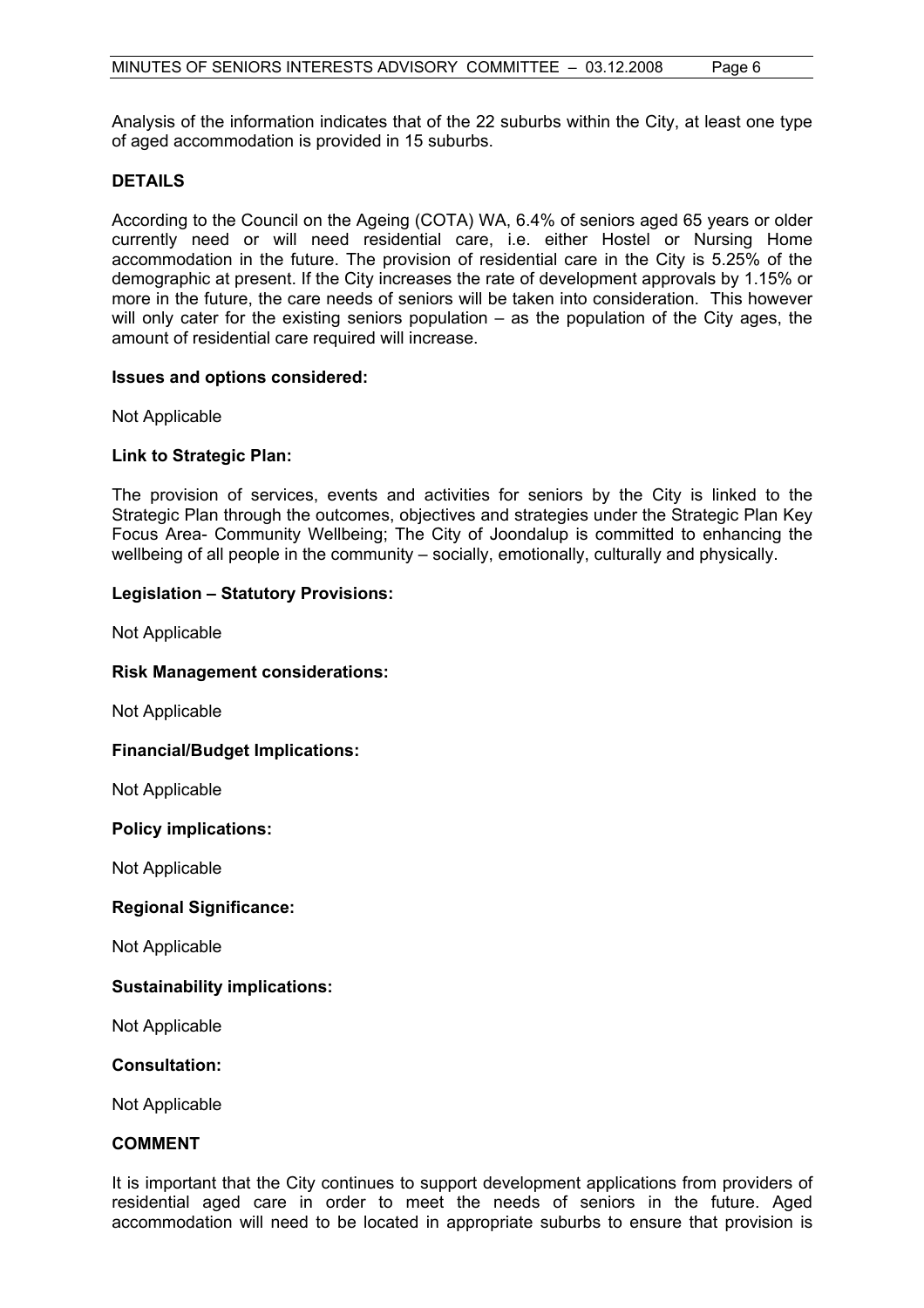evenly spread and is in close proximity to services such as health care as well as the existing networks of residents.

Of particular note is that nearly all of the facilities listed have waiting lists of people seeking accommodation. This is an indication that the supply of seniors-specific accommodation is not meeting the community need.

### **ATTACHMENTS**

| Attachment 1 | Table of Aged Accommodation in the City of Joondalup         |
|--------------|--------------------------------------------------------------|
| Attachment 2 | Map depicting Locations of Aged Accommodation in the City of |
|              | Joondalup                                                    |

### **VOTING REQUIREMENTS**

Simple Majority

The Community Development Officer provided an overview of the Report.

Discussion ensued. It was advised there was an error in the report under the sub heading "Retirement Village" with regard to the age at which the units are aimed. The wording should read "A group of units built specifically for people aged 55 years ……….."

*Ms Bunn entered the Room, the time being 0938 hrs* 

**MOVED Mr Patrick Wyburn SECONDED Mr Allyn Bryant that the Seniors Interests Advisory Committee NOTES the information provided in this Report on the availability of Aged Accommodation within the City of Joondalup.** 

### **The Motion was Put and CARRIED (10/0) CARRIED** (10/0)

**In favour of the motion:** Cr Corr, Ms J Coleman, Mr A Bryant, Ms M March, Ms A Pike, Ms P Geary, Ms V Corey, Mr A Cilia La Corte, Mr P Wyburn & Ms M Bunn

### **MOTIONS OF WHICH PREVIOUS NOTICE HAS BEEN GIVEN**

Nil.

### **REQUESTS FOR REPORTS FOR FUTURE CONSIDERATION**

**MOVED Ms M March SECONDED Ms P Geary the following reports be prepared:** 

- **A report including a map of where existing bus routes are within the City of Joondalup covering access from retirement villages to shopping centres, railway stations and public services;**
- **A report on the City of Joondalup Community Transport Program.**

### **The Motion was Put and CARRIED (10/0)**

**In favour of the motion: :** Cr Corr, Ms J Coleman, Mr A Bryant, Ms M March, Ms A Pike, Ms P Geary, Ms V Corey, Mr A Cilia La Corte, Mr P Wyburn & Ms M Bunn